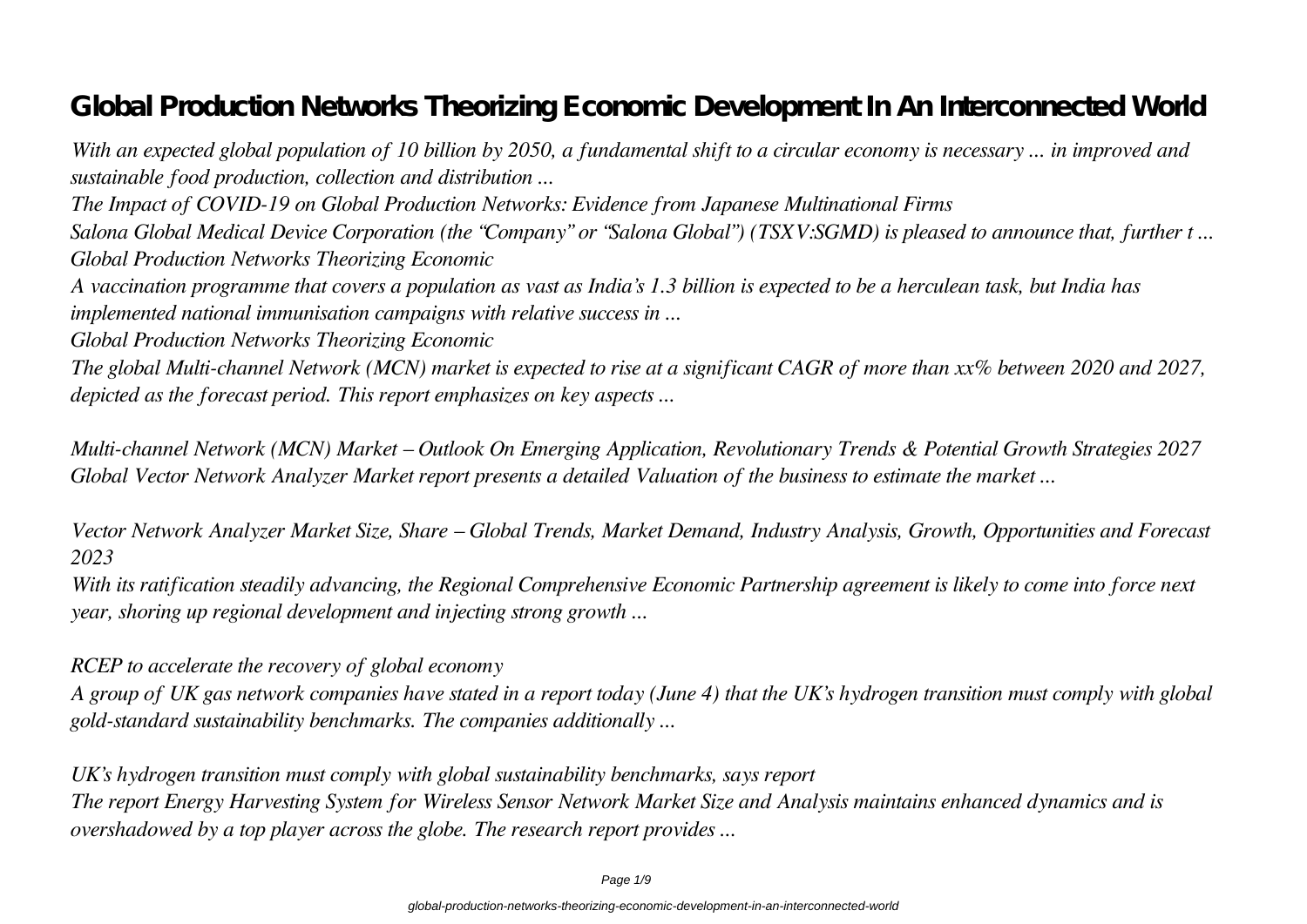*Global Energy Harvesting System for Wireless Sensor Network Market Size, Share Remuneration to Surge At 7.2% CAGR Through 2025 Salona Global Medical Device Corporation (the "Company" or "Salona Global") (TSXV:SGMD) is pleased to announce that, further t ...*

*Salona Global Medical Device Corporation Issues Comprehensive Press Release on Completed Change of Business Transaction The world's largest meat processing company has resumed most production after a weekend cyberattack, but experts say the vulnerabilities exposed by this attack and others are far from resolved. In a ...*

# *JBS resumes meat production after weekend cyberattack*

*PRNewswire/-- At its global SAPPHIRE NOW ® conference, SAP SE announced a bold vision to create new business communities able to improve business outcomes, better navigate changing economic and ...*

# *SAP Expanding World's Largest Business Network*

*Japan's Sumitomo Mitsui Banking Corporation (SMBC) has become the latest institution to join Contour's global network of banks, corporates and ecosystem partners working together to transform trade ...*

# *Contour Increases Global Footprint with Addition of SMBC to Digital Trade Network*

*Using aggregate-level data on Japanese multinational corporations (MNCs) in major host countries and regions, this paper investigates the impact of COVID-19 on global production and supply ... not ...*

*The Impact of COVID-19 on Global Production Networks: Evidence from Japanese Multinational Firms In addition to the Turkish Government's robust economic stimulus campaign, the country's global connectedness seems to have ... country's value-added exports and to assist firms to expand production ...*

# *Global connectedness spurs Turkey's economic growth*

*Liberty Global plc ("Liberty Global" or the "Company") (NASDAQ: LBTYA, LBTYB and LBTYK) will be holding its 2021 Annual General Meeting of Shareholders ("AGM") on Wednesday, June 16, 2021 at 9:00 a.m.*

*Liberty Global to Hold Annual General Meeting of Shareholders*

*A vaccination programme that covers a population as vast as India's 1.3 billion is expected to be a herculean task, but India has* Page 2/9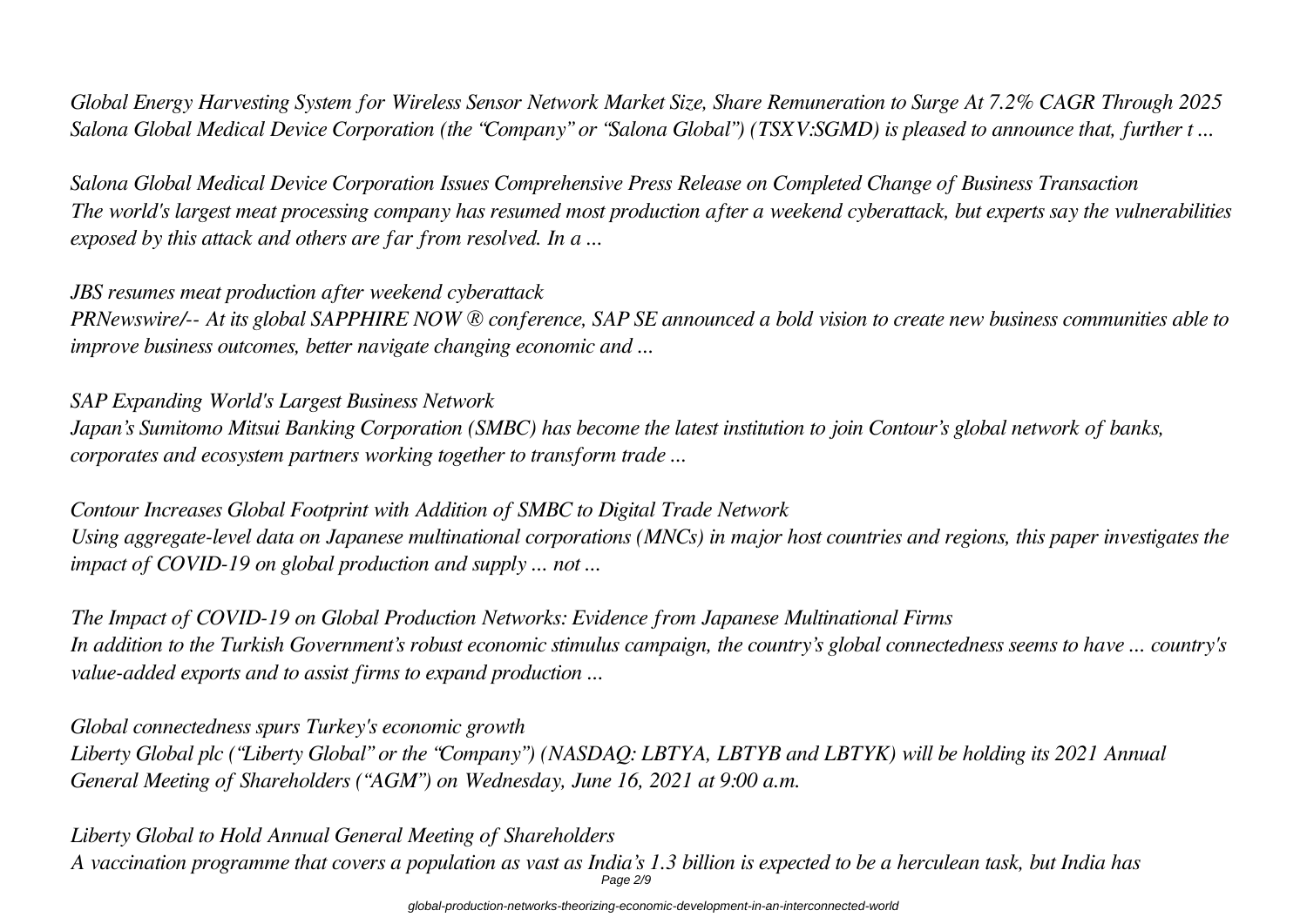*implemented national immunisation campaigns with relative success in ...*

*Procurement, Production, Demand-Supply Factor: Decoding India's COVID Vaccine Rollout Zume and Jefferson Enterprise Energy Partner on Industry First Deal that Brings Sustainable Manufacturing + Molded Fiber Production to North America.*

*Zume and Jefferson Enterprise Energy Partner on Industry First Deal that Brings Sustainable Manufacturing and Molded Fiber Production to North America*

*This data center is strategically located to provide reliable service to customers in and around this Central European regional economic center. This PoP is Hurricane Electric's 1 st location in ...*

*Hurricane Electric Expands Global Network in Central Europe With First Location in Slovenia If you care about making money, you might be interested in economics. Just as it is not easy to play cricket ... and other characters who hang around global capital markets, John Kay has captured the ...*

# *Saurabh Mukherjea's Four Must-Reads On Economics*

*With an expected global population of 10 billion by 2050, a fundamental shift to a circular economy is necessary ... in improved and sustainable food production, collection and distribution ...*

*Food: A Circular Economy Investment Opportunity For Companies Resulting roadmap will help the sector reach net-zero carbon concrete by 2050SHAWINIGAN, QC, May 31, 2021 /CNW/ - Science, research and ...*

*Government of Canada and Cement Association of Canada announce partnership to advance global leadership in low-carbon concrete production*

*A Critical Philosophy of Illusions, Values, and Action, by Bernard E. Harcourt (New York: Columbia University Press, 2020) Late in his new book Critique & Praxis, Bernard Harcourt tells the rather ...*

*Theorizing Politics as Endless Struggle: Bernard Harcourt's "Critique and Praxis"*  $Pa\bar{a}e\bar{a}$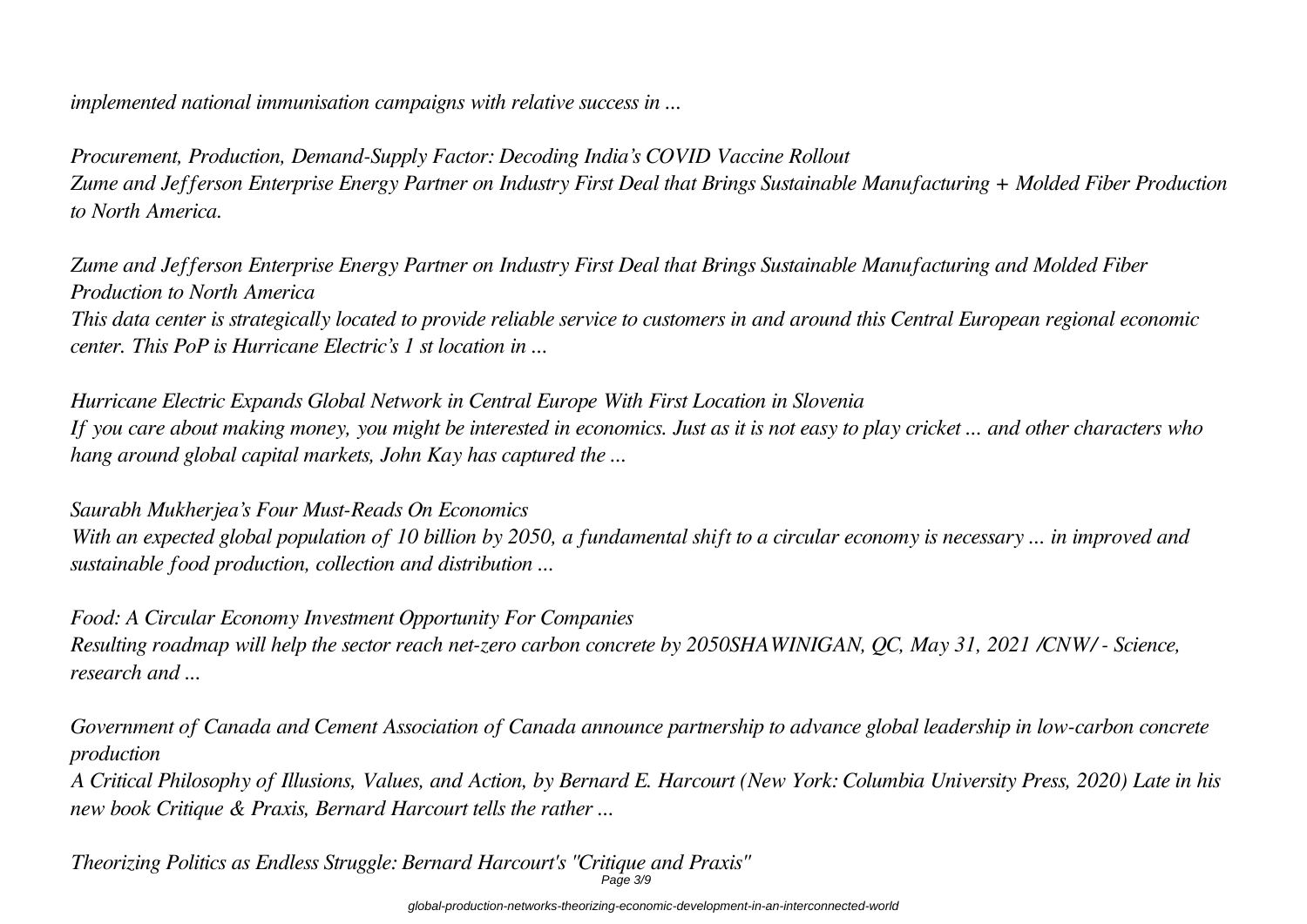*Observers agreed that the China-proposed Belt and Road Initiative (BRI), which was kicked off to create a global infrastructure and transportation network ... Safak praised the Chinese government's ...*

*Observers agreed that the China-proposed Belt and Road Initiative (BRI), which was kicked off to create a global infrastructure and transportation network ... Safak praised the Chinese government's ...*

*In addition to the Turkish Government's robust economic stimulus campaign, the country's global connectedness seems to have ... country's value-added exports and to assist firms to expand production ...*

*The world's largest meat processing company has resumed most production after a weekend cyberattack, but experts say the vulnerabilities exposed by this attack and others are far from resolved. In a ...*

*Resulting roadmap will help the sector reach net-zero carbon concrete by 2050SHAWINIGAN, QC, May 31, 2021 /CNW/ - Science, research and ...*

*UK's hydrogen transition must comply with global sustainability benchmarks, says report*

# *Global Vector Network Analyzer Market report presents a detailed Valuation of the business to estimate the market ... Multi-channel Network (MCN) Market – Outlook On Emerging Application, Revolutionary Trends & Potential Growth Strategies 2027*

*Theorizing Politics as Endless Struggle: Bernard Harcourt's "Critique and Praxis"*

*Using aggregate-level data on Japanese multinational corporations (MNCs) in major host countries and regions, this paper investigates the impact of COVID-19 on global production and supply ... not ...*

*Global Production Networks Theorizing Economic*

*The global Multi-channel Network (MCN) market is expected to rise at a significant CAGR of more than xx% between 2020 and 2027, depicted as the forecast period. This report emphasizes on key aspects ...*

*Multi-channel Network (MCN) Market – Outlook On Emerging Application, Revolutionary Trends & Potential Growth Strategies 2027*

*Global Vector Network Analyzer Market report presents a detailed Valuation of the business to estimate the market ...*

*Vector Network Analyzer Market Size, Share – Global Trends, Market Demand, Industry Analysis, Growth, Opportunities and Forecast 2023*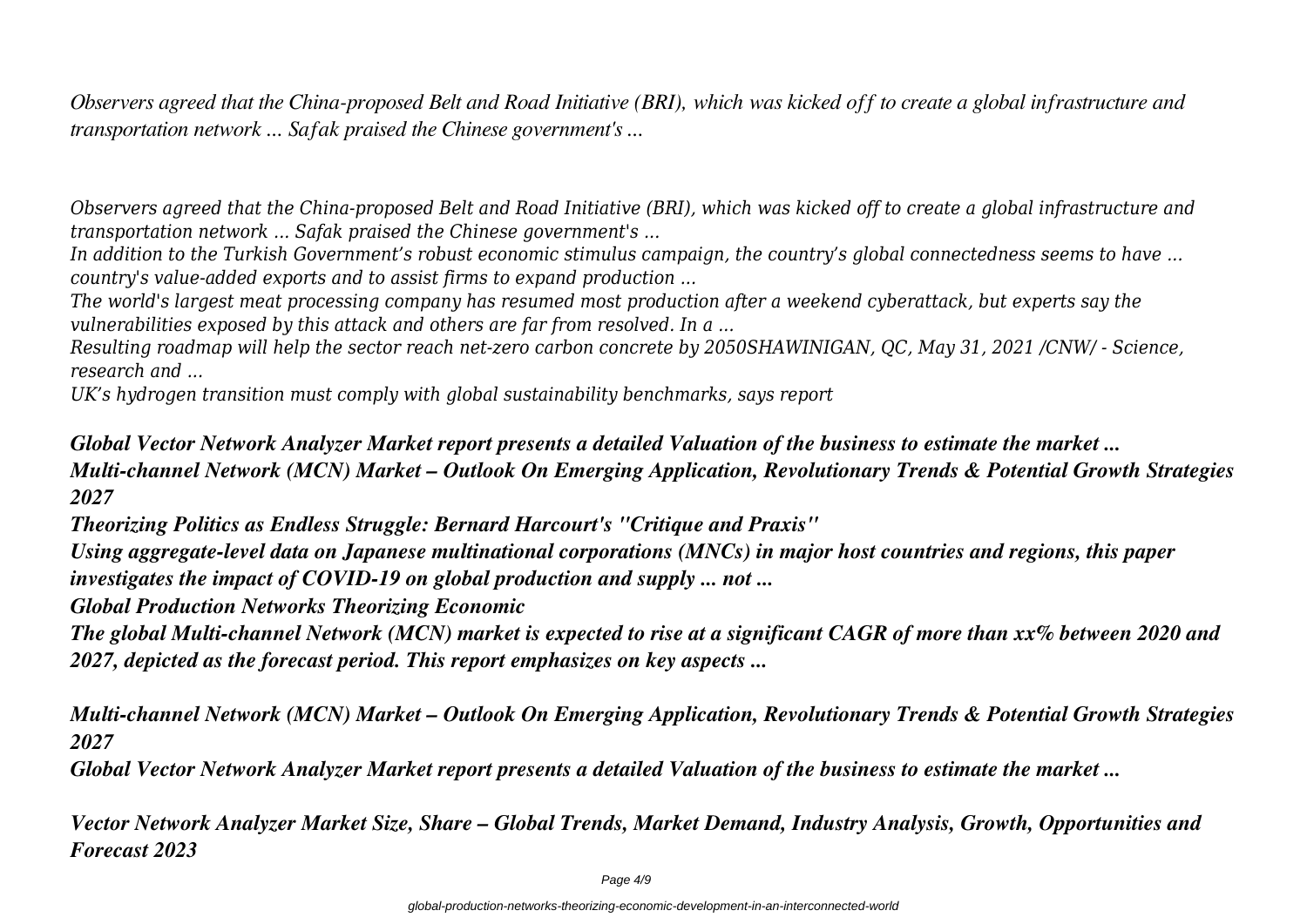*With its ratification steadily advancing, the Regional Comprehensive Economic Partnership agreement is likely to come into force next year, shoring up regional development and injecting strong growth ...*

*RCEP to accelerate the recovery of global economy*

*A group of UK gas network companies have stated in a report today (June 4) that the UK's hydrogen transition must comply with global gold-standard sustainability benchmarks. The companies additionally ...*

*UK's hydrogen transition must comply with global sustainability benchmarks, says report The report Energy Harvesting System for Wireless Sensor Network Market Size and Analysis maintains enhanced dynamics and is overshadowed by a top player across the globe. The research report provides ...*

*Global Energy Harvesting System for Wireless Sensor Network Market Size, Share Remuneration to Surge At 7.2% CAGR Through 2025 Salona Global Medical Device Corporation (the "Company" or "Salona Global") (TSXV:SGMD) is pleased to announce that, further t ...*

*Salona Global Medical Device Corporation Issues Comprehensive Press Release on Completed Change of Business Transaction The world's largest meat processing company has resumed most production after a weekend cyberattack, but experts say the vulnerabilities exposed by this attack and others are far from resolved. In a ...*

*JBS resumes meat production after weekend cyberattack PRNewswire/-- At its global SAPPHIRE NOW ® conference, SAP SE announced a bold vision to create new business communities able to improve business outcomes, better navigate changing economic and ...*

*SAP Expanding World's Largest Business Network*

*Japan's Sumitomo Mitsui Banking Corporation (SMBC) has become the latest institution to join Contour's global network of banks, corporates and ecosystem partners working together to transform trade ...*

*Contour Increases Global Footprint with Addition of SMBC to Digital Trade Network* Page 5/9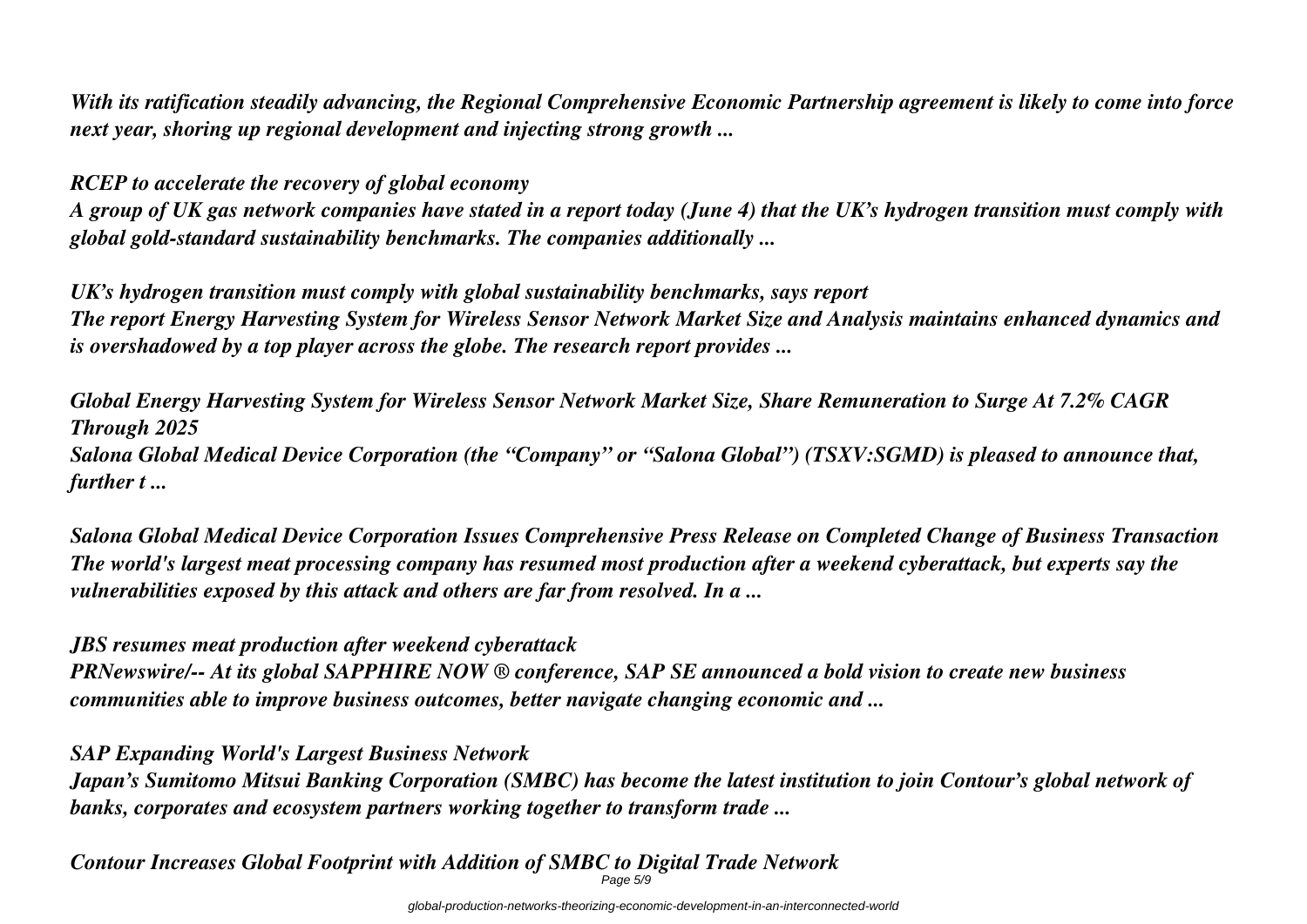*Using aggregate-level data on Japanese multinational corporations (MNCs) in major host countries and regions, this paper investigates the impact of COVID-19 on global production and supply ... not ...*

*The Impact of COVID-19 on Global Production Networks: Evidence from Japanese Multinational Firms In addition to the Turkish Government's robust economic stimulus campaign, the country's global connectedness seems to have ... country's value-added exports and to assist firms to expand production ...*

*Global connectedness spurs Turkey's economic growth*

*Liberty Global plc ("Liberty Global" or the "Company") (NASDAQ: LBTYA, LBTYB and LBTYK) will be holding its 2021 Annual General Meeting of Shareholders ("AGM") on Wednesday, June 16, 2021 at 9:00 a.m.*

*Liberty Global to Hold Annual General Meeting of Shareholders*

*A vaccination programme that covers a population as vast as India's 1.3 billion is expected to be a herculean task, but India has implemented national immunisation campaigns with relative success in ...*

*Procurement, Production, Demand-Supply Factor: Decoding India's COVID Vaccine Rollout Zume and Jefferson Enterprise Energy Partner on Industry First Deal that Brings Sustainable Manufacturing + Molded Fiber Production to North America.*

*Zume and Jefferson Enterprise Energy Partner on Industry First Deal that Brings Sustainable Manufacturing and Molded Fiber Production to North America This data center is strategically located to provide reliable service to customers in and around this Central European regional economic center. This PoP is Hurricane Electric's 1 st location in ...*

*Hurricane Electric Expands Global Network in Central Europe With First Location in Slovenia If you care about making money, you might be interested in economics. Just as it is not easy to play cricket ... and other characters who hang around global capital markets, John Kay has captured the ...*

*Saurabh Mukherjea's Four Must-Reads On Economics*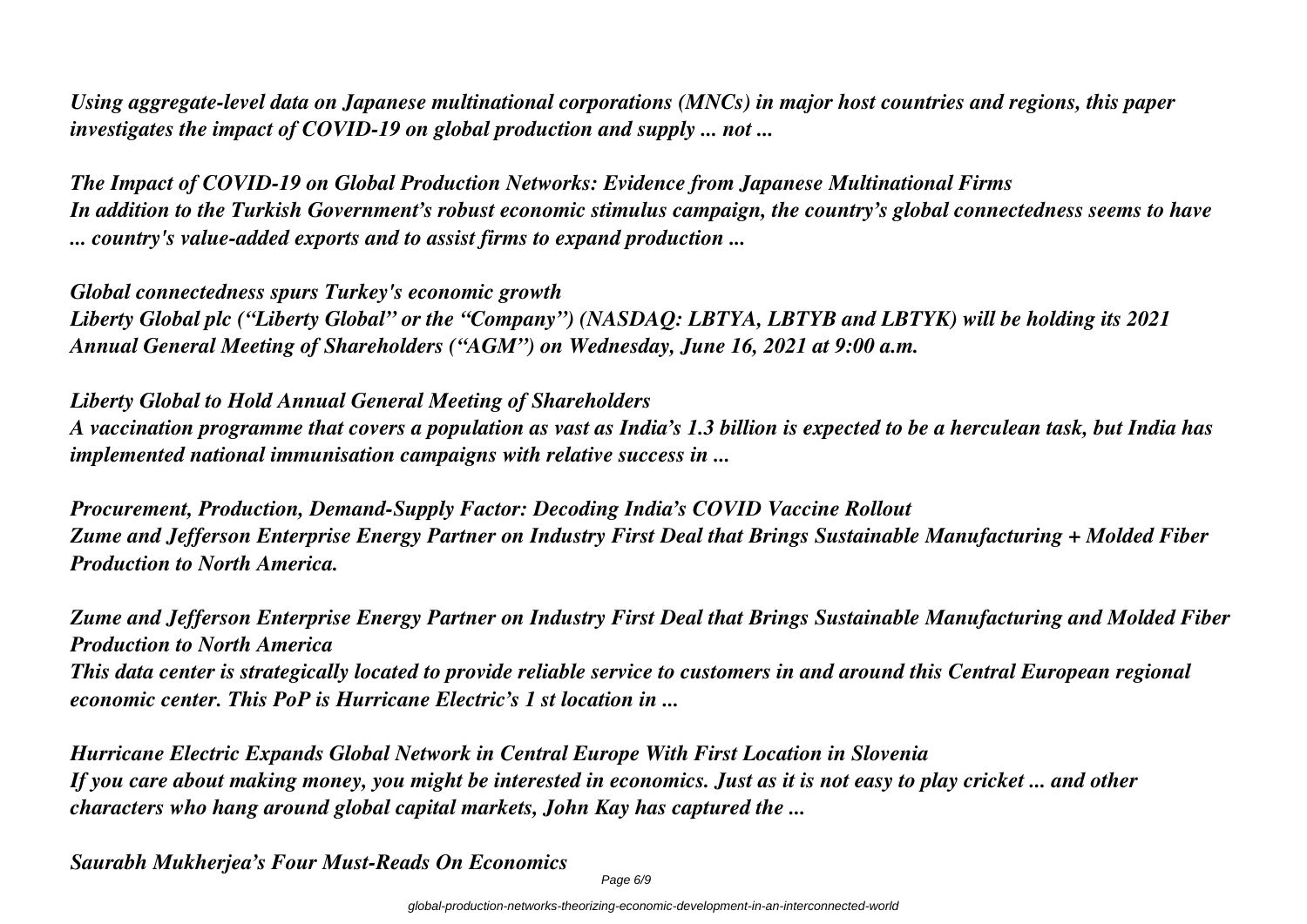*With an expected global population of 10 billion by 2050, a fundamental shift to a circular economy is necessary ... in improved and sustainable food production, collection and distribution ...*

*Food: A Circular Economy Investment Opportunity For Companies Resulting roadmap will help the sector reach net-zero carbon concrete by 2050SHAWINIGAN, QC, May 31, 2021 /CNW/ - Science, research and ...*

*Government of Canada and Cement Association of Canada announce partnership to advance global leadership in low-carbon concrete production*

*A Critical Philosophy of Illusions, Values, and Action, by Bernard E. Harcourt (New York: Columbia University Press, 2020) Late in his new book Critique & Praxis, Bernard Harcourt tells the rather ...*

*Theorizing Politics as Endless Struggle: Bernard Harcourt's "Critique and Praxis" Observers agreed that the China-proposed Belt and Road Initiative (BRI), which was kicked off to create a global infrastructure and transportation network ... Safak praised the Chinese government's ...*

**PRNewswire/-- At its global SAPPHIRE NOW ® conference, SAP SE announced a bold vision to create new business communities able to improve business outcomes, better navigate changing economic and ...**

**The report Energy Harvesting System for Wireless Sensor Network Market Size and Analysis maintains enhanced dynamics and is overshadowed by a top player across the globe. The research report provides ...**

**A Critical Philosophy of Illusions, Values, and Action, by Bernard E. Harcourt (New York: Columbia University Press, 2020) Late in his new book Critique & Praxis, Bernard Harcourt tells the rather ...**

**If you care about making money, you might be interested in economics. Just as it is not easy to play cricket ... and other characters who hang around global capital markets, John Kay has captured the ...**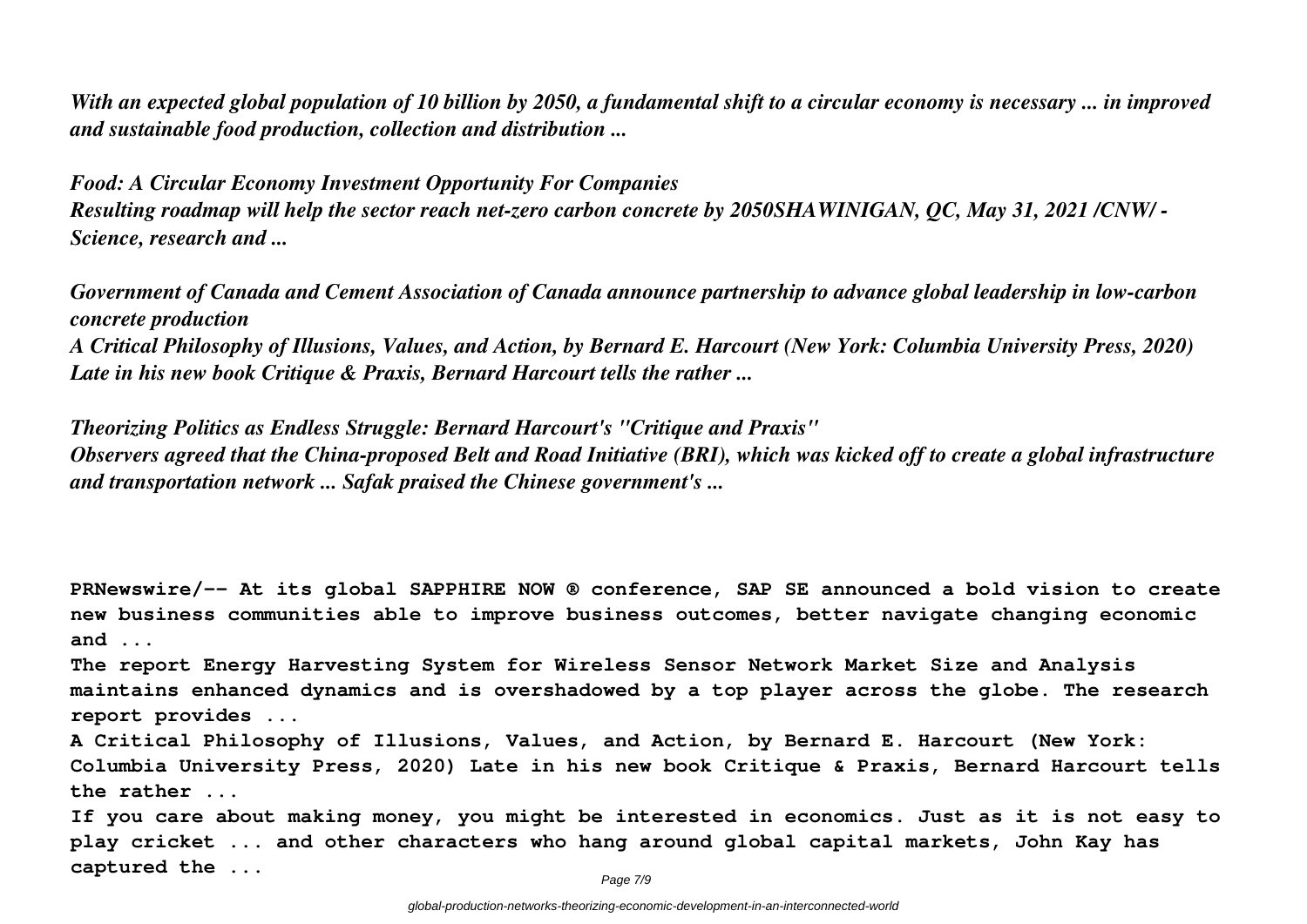### **Liberty Global to Hold Annual General Meeting of Shareholders**

### **JBS resumes meat production after weekend cyberattack**

Zume and Jefferson Enterprise Energy Partner on Industry First Deal that Brings Sustainable Manufacturing + Molded Fiber Production to North America. **Contour Increases Global Footprint with Addition of SMBC to Digital Trade Network**

Liberty Global plc ("Liberty Global" or the "Company") (NASDAQ: LBTYA, LBTYB and LBTYK) will be holding its 2021 Annual General Meeting of Shareholders ("AGM") on Wednesday, June 16, 2021 at 9:00 a.m.

# **Global connectedness spurs Turkey's economic growth**

The global Multi-channel Network (MCN) market is expected to rise at a significant CAGR of more than xx% between 2020 and 2027, depicted as forecast period. This report emphasizes on key aspects ...

With its ratification steadily advancing, the Regional Comprehensive Economic Partnership agreement is likely to come into force next year, shoring regional development and injecting strong growth ...

Global Energy Harvesting System for Wireless Sensor Network Market Size, Share Remuneration to Surge At 7.2% CAGR Through 2025

*Food: A Circular Economy Investment Opportunity For Companies Vector Network Analyzer Market Size, Share – Global Trends, Market Demand, Industry Analysis, Growth, Opportunities and Forecast 2023 RCEP to accelerate the recovery of global economy A group of UK gas network companies have stated in a report today (June 4) that the UK's hydrogen transition must comply with global gold-standard sustainability benchmarks. The companies additionally ...*

*Salona Global Medical Device Corporation Issues Comprehensive Press Release on Completed Change of Business Transaction*

*Saurabh Mukherjea's Four Must-Reads On Economics*

*Japan's Sumitomo Mitsui Banking Corporation (SMBC) has become the latest institution to join Contour's global network of banks, corporates and ecosystem partners working together to transform trade ...*

*This data center is strategically located to provide reliable service to customers in and around this Central European regional economic center. This PoP is Hurricane Electric's 1 st location in ...*

*SAP Expanding World's Largest Business Network*